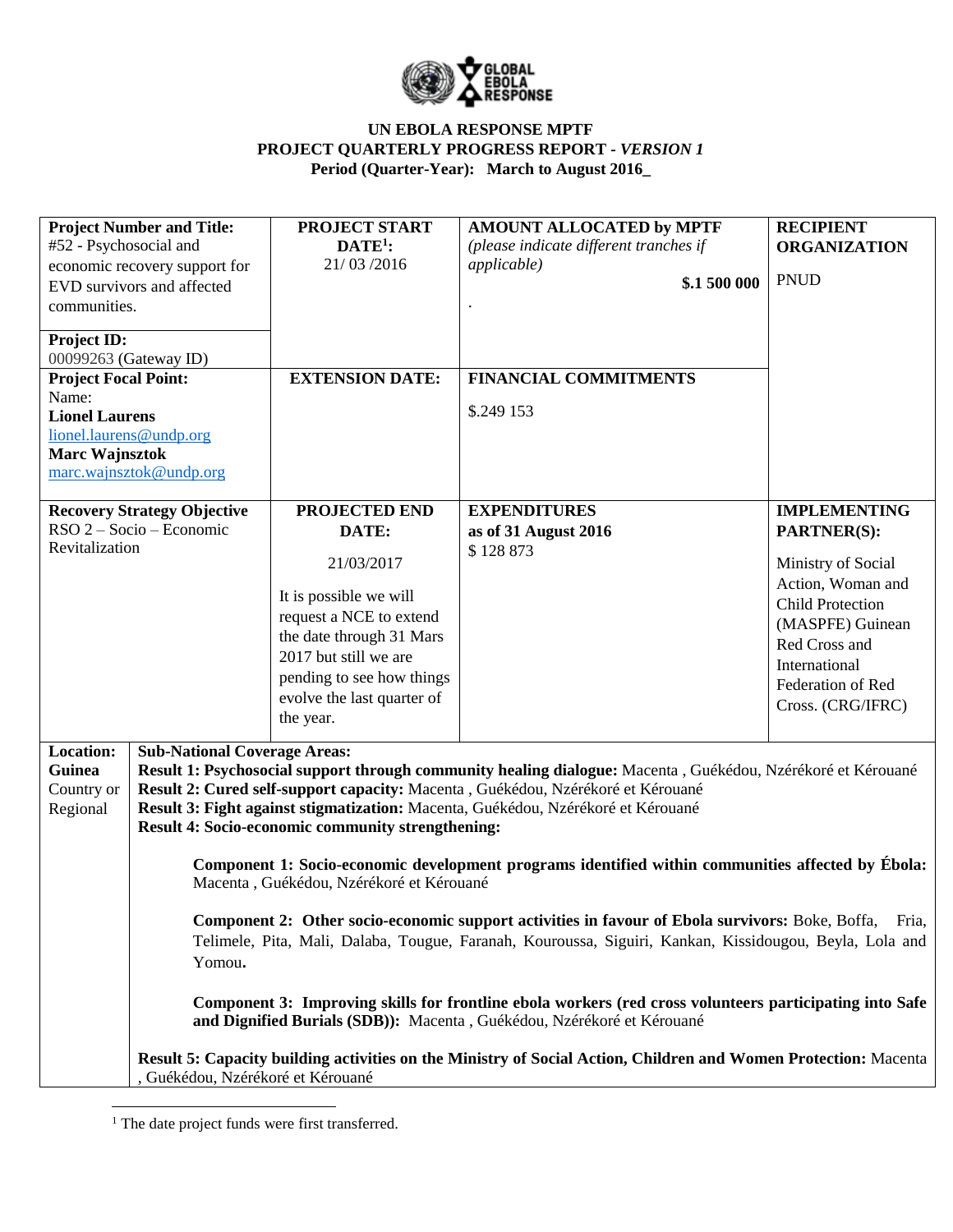

|                                                                                                                                                            |                                                 |                                                                                                                                                                                                                                                                                              | <b>QUARTERLY PROGRESS REPORT RESULTS MATRIX</b>                     |                                                                                 |                                                                               |  |  |  |  |  |
|------------------------------------------------------------------------------------------------------------------------------------------------------------|-------------------------------------------------|----------------------------------------------------------------------------------------------------------------------------------------------------------------------------------------------------------------------------------------------------------------------------------------------|---------------------------------------------------------------------|---------------------------------------------------------------------------------|-------------------------------------------------------------------------------|--|--|--|--|--|
| <b>OUTPUT INDICATORS</b>                                                                                                                                   |                                                 |                                                                                                                                                                                                                                                                                              |                                                                     |                                                                                 |                                                                               |  |  |  |  |  |
| <b>Indicator</b>                                                                                                                                           | Geographic<br><b>Area</b>                       | Projected<br><b>Target</b><br>(as per<br>results<br>matrix)                                                                                                                                                                                                                                  | Quantitative<br>results for the<br>quarterly<br>reporting<br>period | <b>Cumulative</b><br>results since<br>project<br>commencement<br>(quantitative) | <b>Delivery Rate</b><br>(cumulative %<br>of projected<br>total)<br>as of date |  |  |  |  |  |
| Description of the quantifiable indicator as set out in the approved project proposal<br>Result 1: Psychosocial support through community healing dialogue |                                                 |                                                                                                                                                                                                                                                                                              |                                                                     |                                                                                 |                                                                               |  |  |  |  |  |
| Number of<br>community<br>healing sessions<br>animated                                                                                                     | Nzerekore,<br>Macenta,<br>Guekedou,<br>Kerouane | 400<br>community<br>healing<br>dialogue<br>(CHD)<br>sessions<br>benefiting<br>survivors<br>living in 20<br>sub-<br>prefectures.<br>(Note 1: 400)<br>community<br>healing<br>dialogue<br>groups set up<br>$in 20 sub-$<br>prefectures.<br>Each group<br>will do 10<br>sessions of<br>$CHD.$ ) | 28                                                                  | 28                                                                              | 7%                                                                            |  |  |  |  |  |
| Number of<br>Individual<br>psychosocial                                                                                                                    | Nzerekore,<br>Macenta,<br>Guekedou,             | 40<br>beneficiaries<br>are in need of<br>adequate                                                                                                                                                                                                                                            | $\boldsymbol{0}$                                                    | $\boldsymbol{0}$                                                                | $0\%$                                                                         |  |  |  |  |  |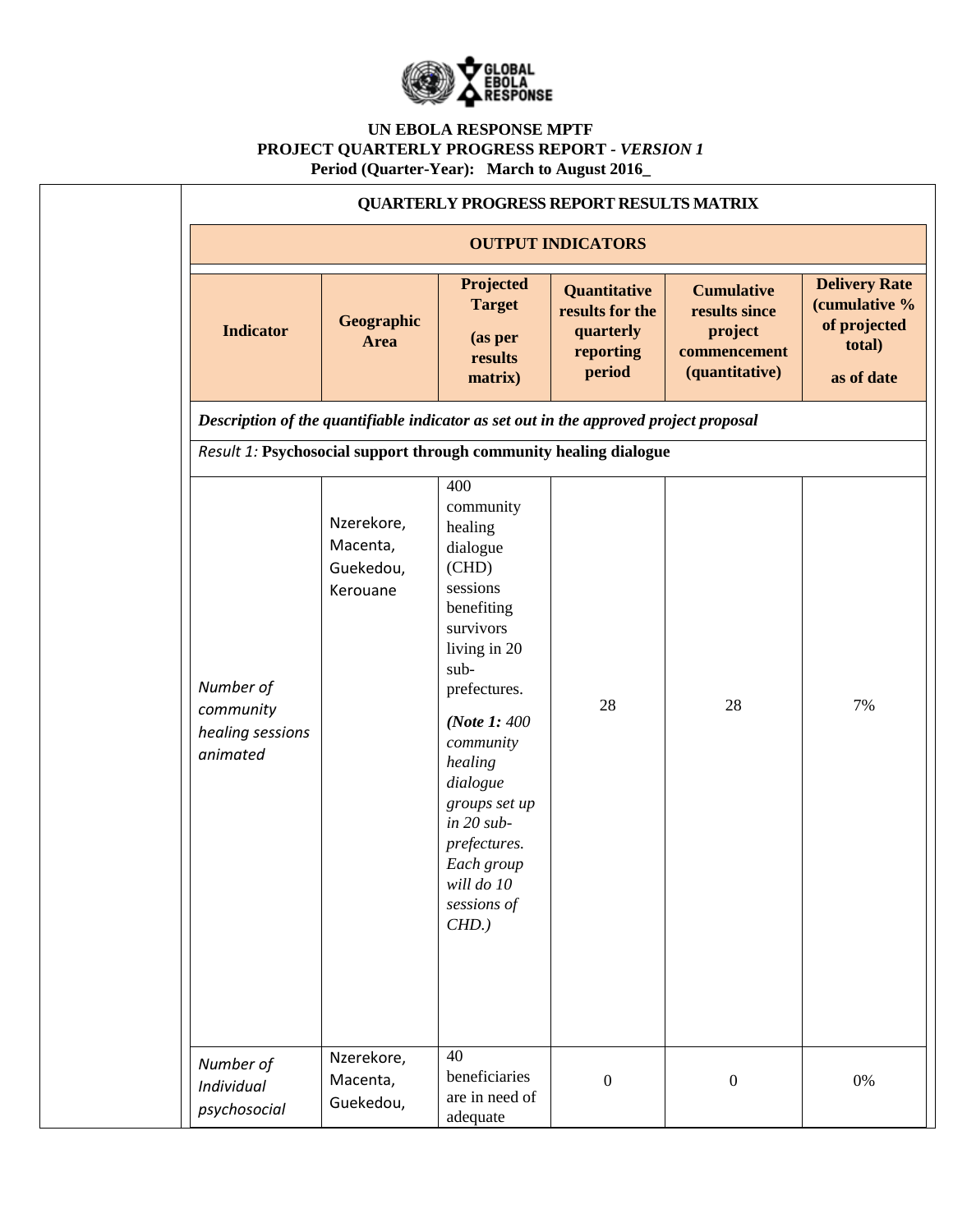

| counseling done<br>after<br>community<br>healing<br>dialogue                                                                          | Kerouane                                                                                       | follow up.<br>(Note $2$ :<br>Number of<br>beneficiaries<br>identified in<br>need of<br>adequate<br>follow up or<br>referral after<br>CHD done by<br>Red Cross<br>volunteers) |                  |                  |       |
|---------------------------------------------------------------------------------------------------------------------------------------|------------------------------------------------------------------------------------------------|------------------------------------------------------------------------------------------------------------------------------------------------------------------------------|------------------|------------------|-------|
| Result 2: Cured self-support capacity                                                                                                 |                                                                                                |                                                                                                                                                                              |                  |                  |       |
| Number<br>of<br>cured<br>(survivors)<br>followed<br>and<br>sensitized                                                                 | Nzerekore,<br>Macenta,<br>Guekedou,<br>Kerouane,                                               | 447 people in<br>31 prefectures                                                                                                                                              | $\boldsymbol{0}$ | $\overline{0}$   | 0%    |
| Result 3: Fight against stigmatization                                                                                                |                                                                                                |                                                                                                                                                                              |                  |                  |       |
| of<br>$\%$<br>the<br>population with<br>sensitized about<br>survivor's<br><b>EVD</b><br>situation<br>to<br>decrease<br>stigmatization | Nzerekore,<br>Macenta,<br>Guekedou,<br>Kerouane,                                               | 80% of target<br>groups<br>according to<br>the results of<br>the baseline.                                                                                                   | $\boldsymbol{0}$ | $\boldsymbol{0}$ | 0%    |
| Result 4: Socio-economic community strengthening                                                                                      |                                                                                                |                                                                                                                                                                              |                  |                  |       |
| Number<br>of<br>community<br>economic<br>projects<br>implemented                                                                      | Boke, Boffa,<br>Fria, Telimele,<br>Pita, Mali,<br>Dalaba,<br>Tougue,<br>Faranah,<br>Kouroussa, | At least 20<br>projects<br>implemented                                                                                                                                       | $\boldsymbol{0}$ | $\boldsymbol{0}$ | $0\%$ |
| # of Red Cross<br>Volunteers                                                                                                          | Siguiri,<br>Kankan,                                                                            | 450<br>volunteers                                                                                                                                                            | $\boldsymbol{0}$ | $\boldsymbol{0}$ | 0%    |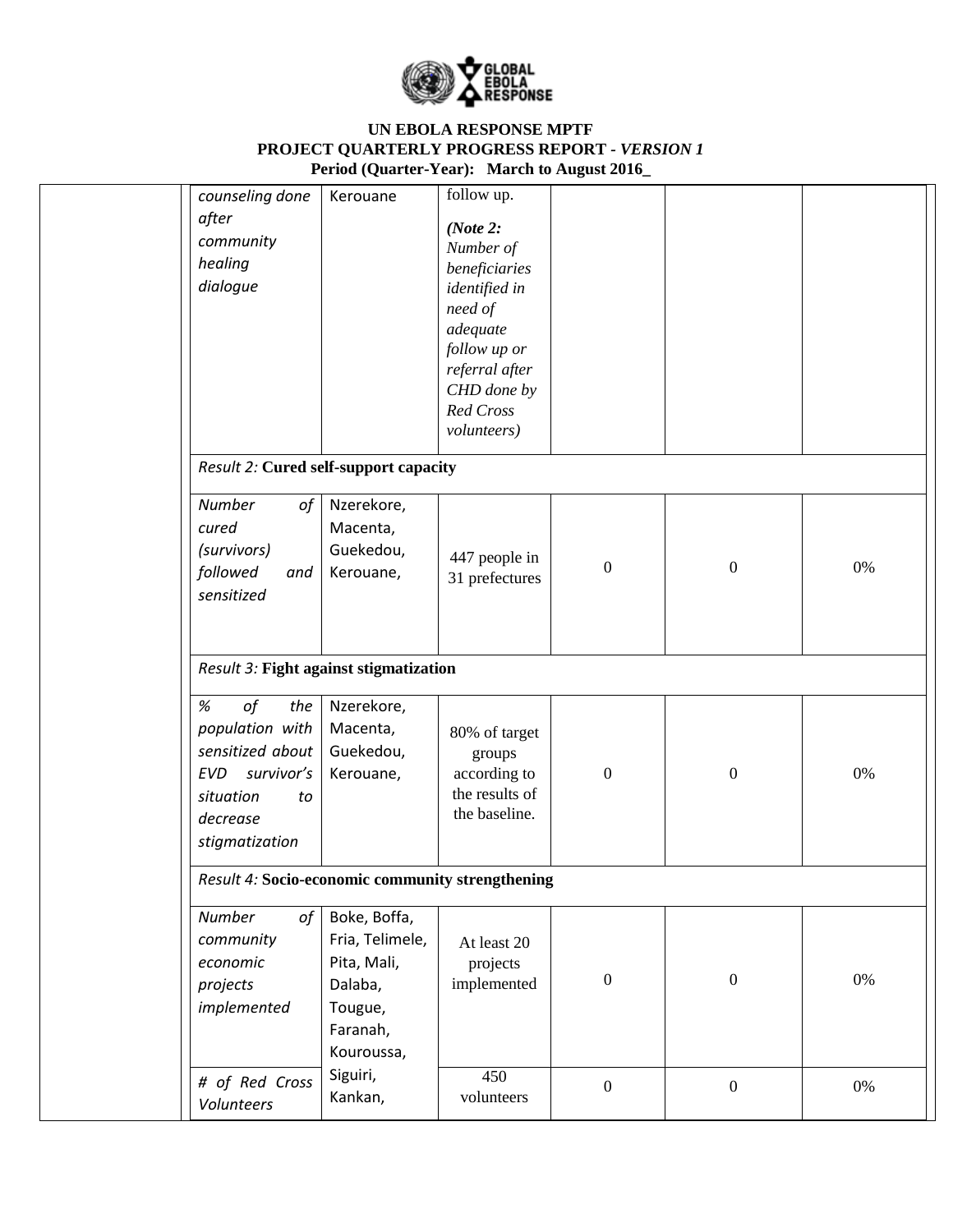

| trained                                                                                                                    | Kissidougou,<br>Beyla, Lola<br>and Yomou         |                                                                                                                           |                  |                                                                                                        |       |
|----------------------------------------------------------------------------------------------------------------------------|--------------------------------------------------|---------------------------------------------------------------------------------------------------------------------------|------------------|--------------------------------------------------------------------------------------------------------|-------|
| <b>Number</b><br>0f<br>project financed<br>and<br>implemented<br>through the civil<br>society platform                     |                                                  | 10-15 projects                                                                                                            | $\boldsymbol{0}$ | $\boldsymbol{0}$                                                                                       | 0%    |
|                                                                                                                            |                                                  |                                                                                                                           |                  | Result 5: Capacity building activities on the Ministry of Social Action, Children and Women Protection |       |
|                                                                                                                            |                                                  |                                                                                                                           |                  |                                                                                                        |       |
| # of prefectural<br>ministry<br>branches<br>supported<br>(rehabilitation,<br>trainings,<br>support<br>to<br>running costs) | Nzerekore,<br>Macenta,<br>Guekedou,<br>Kerouane, | 60 social<br>workers<br>recruited<br>4 regions                                                                            | $\boldsymbol{0}$ | $\boldsymbol{0}$                                                                                       | $0\%$ |
|                                                                                                                            |                                                  | <b>EFFECT INDICATORS</b> (if available for the reporting period)                                                          |                  |                                                                                                        |       |
| Result 1 and 2.<br>Psychosocial<br>conditions of<br>the EVD<br>survivors (or<br>affected<br>communities)<br>improved       | Nzerekore,<br>Macenta,<br>Guekedou,<br>Kerouane, | 2% of the<br>total<br>population<br>found with<br>serious<br>traumatic<br>conditions<br>after the<br>baseline is<br>done. | N/A              | $\rm N/A$                                                                                              | N/A   |
| Result 3 and 4.<br>Socio-economic                                                                                          | Nzerekore,<br>Macenta,                           | 20% of the<br>targeted                                                                                                    | N/A              | N/A                                                                                                    | N/A   |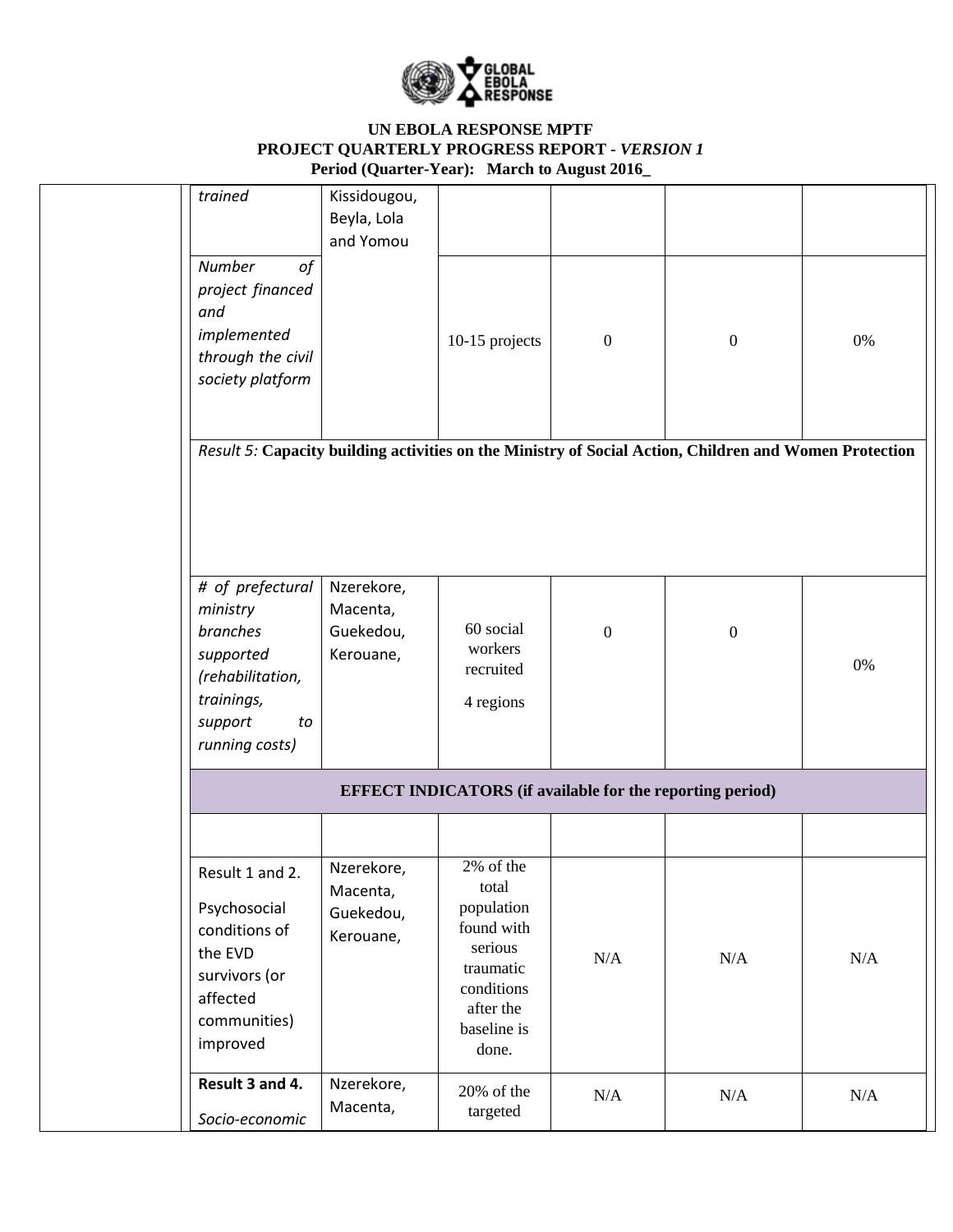

| support.<br>% of EVD<br>Survivors<br>improving their<br>socio-economic<br>living condition<br>through de-<br>stigmatization<br>and better<br>economic<br>opportunities | Guekedou,<br>Kerouane,<br>Boffa,<br>Boke,<br>Fria, Telimele,<br>Mali,<br>Pita,<br>Dalaba,<br>Tougue,<br>Faranah,<br>Koroumussa,<br>Siguiri,<br>Kankan,<br>Kissidougu,<br>Beyla,<br>Lola<br>and Youmou. | population<br>improves the<br>coverage of<br>ther daily<br>needs.<br>Targeted<br>population is<br>identified<br>through<br>baseline<br>and/or based<br>on statistics<br>available. |     |     |     |
|------------------------------------------------------------------------------------------------------------------------------------------------------------------------|--------------------------------------------------------------------------------------------------------------------------------------------------------------------------------------------------------|------------------------------------------------------------------------------------------------------------------------------------------------------------------------------------|-----|-----|-----|
| <b>Result 5</b><br>Improved<br>monitoring<br>system.                                                                                                                   | Nzerekore,<br>Macenta,<br>Guekedou,<br>Kerouane                                                                                                                                                        | 100 % of the<br>monthly<br>reports<br>received on<br>time by the<br>Ministry at<br>central level.                                                                                  | N/A | N/A | N/A |

#### NARRATIVE

### **Situation Update**

On the one hand, the start of the programme has been delayed due to the resurgence of the EVD outbreak in Koropara during the month of April and May 2016. All in country UNDP resources available were focused on containing the outbreak and providing adequate emergency response to the population affected in Forest Guinea.

During the reporting period, the National Coordination Cell, partners and UN Agencies focused its efforts on delivering medical care services for survivors and strengthening surveillance activities around survivors and survivor's families. A wide range of mechanisms and measures were adopted by the Government and Ebola responders to enhance a better access to health care for survivors from Ebola (e.g. SACENT Strategy). A database was updated on regular basis and adequate protocols were reinforced to ensure Guinean health system could take care of survivors and early detect new Ebola cases at community level. Koropara's crisis highlighted how important was to invest in setting up early warning mechanisms and providing adequate support to community and health facilities structures working with survivors at local level. Around 1,100 survivors were directly involved into medical control activities by National Coordination Cell.

Regarding socio economic activities, the situation remained stable during the period reported. It was a limited number of organisations working with Ebola survivors on socio-economic recovery activities. Stigmatization of survivors were still appreciated as a real issue by the communities. A clear example of this happened during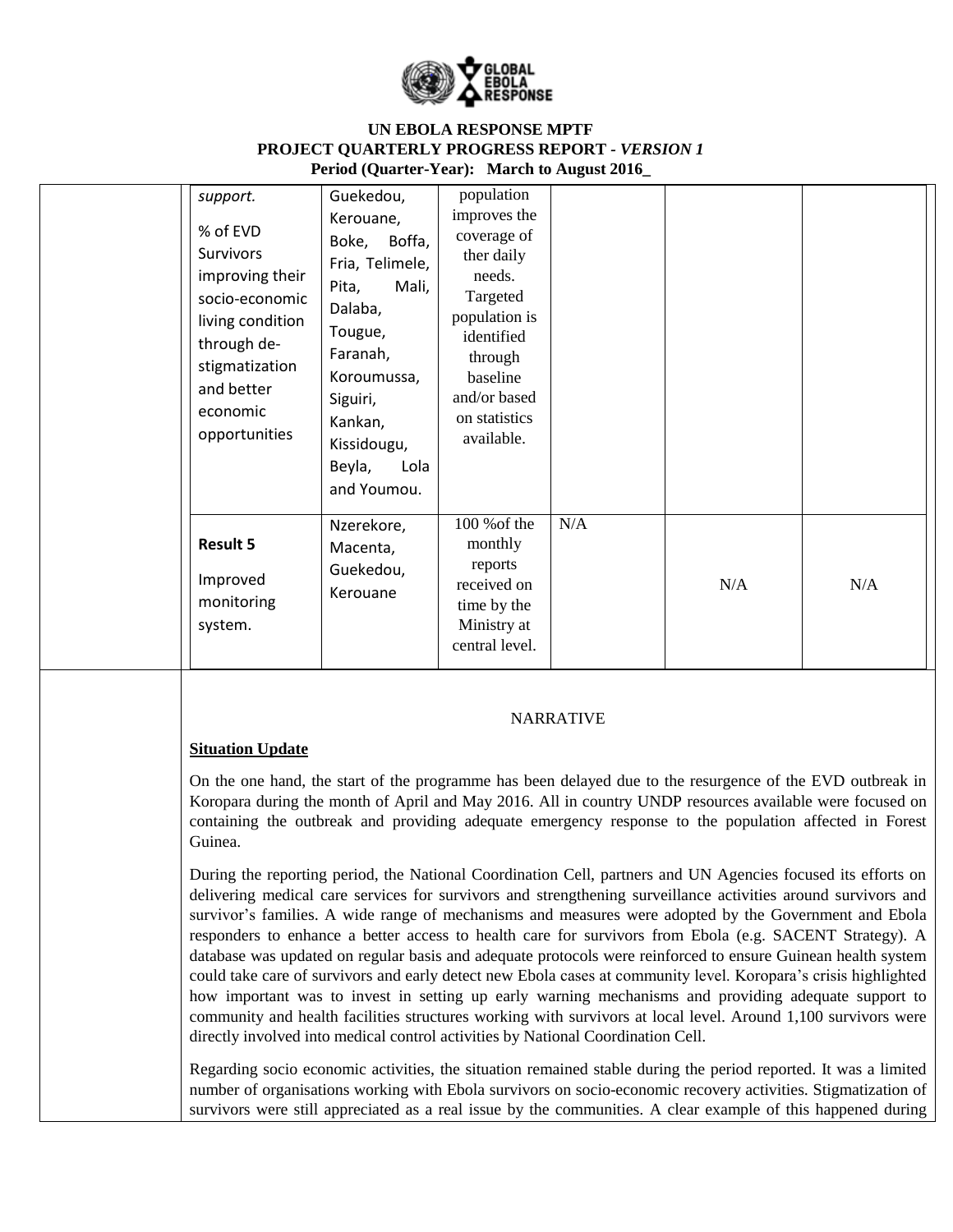

Koroparas's crisis. This crisis showed how difficult was to get access to communities affected by the Ebola virus because of lack of community engagement and stigmatization. Red Cross volunteer's teams who were in charge to do safe and dignified burials as well as other relief organisations were strongly stigmatized. As a consequence, operational activities to be done to break transmission chain were disrupted and response took more time to be effective.

On the other hand, the signature of the cooperation agreements between the Multi Partner Trust Fund (MPTF) and UNDP was done the 16 of March 2016 and subsequent funding was received on 19th of April 2016. As a consequence, we could not engage any funding with implementing partners involved into the program before the signature of the agreement between UNDP and MPTF that was done the 16 of April 2016.

Cooperation agreement was signed with the IFRC on 24th June 2016 and the first funding for psychosocial and anti-stigmatization activities was transferred to the IFRC on 9th of August 2016 for a total amount of US dollars 202,131. Nevertheless, the IFRC advanced funds to start psychosocial activities in attendance to receive the total amount committed.

The Letter of Agreement (LoA) with the Ministry of Social Affairs was signed on 10th August and a total amount of 3,195 US dollars was transferred to the implementing partner for starting activities.

However, UNDP worked closely with the implementing partners on the set up of the program and the elaboration of work plan, the signature of collaboration agreements and the design and dissemination of monitoring tools. In the lines below a short description of the work plan is provided (for further details you can consult the Plan of Action approved by the Steering Committee written French).

**Plan of Action consist on:**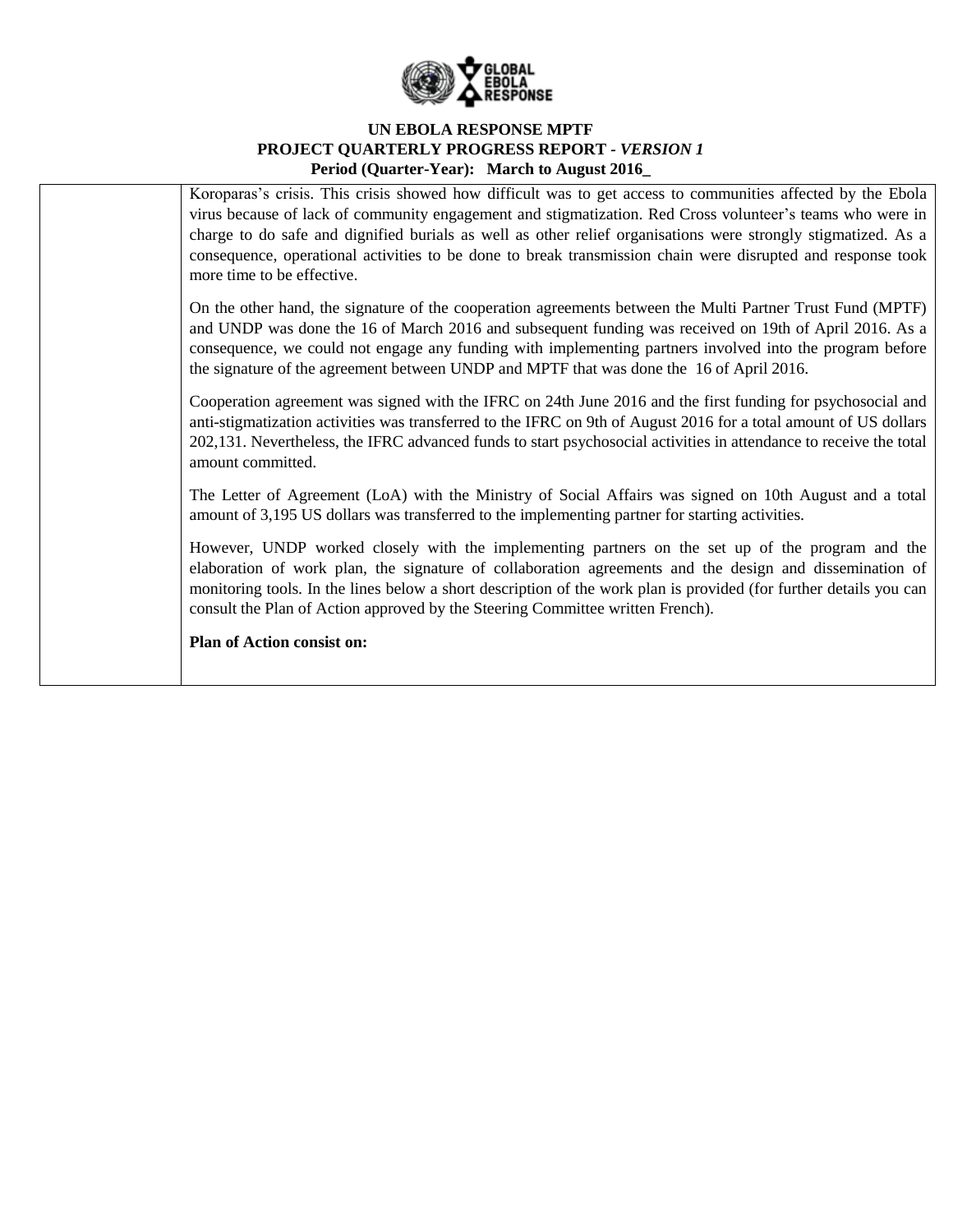

|                  |                                                                                                                                                                                                                                                                                                                              |  | 2016 | 2017 |                         |  |  |
|------------------|------------------------------------------------------------------------------------------------------------------------------------------------------------------------------------------------------------------------------------------------------------------------------------------------------------------------------|--|------|------|-------------------------|--|--|
|                  |                                                                                                                                                                                                                                                                                                                              |  |      |      |                         |  |  |
| <b>Result 1:</b> | Psychosocial support is provided to survivors'                                                                                                                                                                                                                                                                               |  |      |      |                         |  |  |
|                  | Design and implement baseline activity                                                                                                                                                                                                                                                                                       |  |      |      |                         |  |  |
|                  | Training on psychosocial support                                                                                                                                                                                                                                                                                             |  |      |      | 10 20 30 40 10 20 30 40 |  |  |
|                  | Community healing dialogue sessions                                                                                                                                                                                                                                                                                          |  |      |      |                         |  |  |
|                  | Individual psychosocial support activities.                                                                                                                                                                                                                                                                                  |  |      |      |                         |  |  |
| Result 2:        | Self cured support Ebola survivors'. Enhanced access to health care for ebola                                                                                                                                                                                                                                                |  |      |      |                         |  |  |
|                  | survivors'.                                                                                                                                                                                                                                                                                                                  |  |      |      |                         |  |  |
|                  | Idenify health facilities working under SACEINT strategy                                                                                                                                                                                                                                                                     |  |      |      |                         |  |  |
|                  | Health workers recruited to strenghten SACEINT strategy.                                                                                                                                                                                                                                                                     |  |      |      |                         |  |  |
|                  | Ebola survivor's get better access to health care and follow up.                                                                                                                                                                                                                                                             |  |      |      |                         |  |  |
| <b>Result 3:</b> | Stigmatization is decreased in targeted areas.                                                                                                                                                                                                                                                                               |  |      |      |                         |  |  |
|                  | Preparing communication plan with local authorities.                                                                                                                                                                                                                                                                         |  |      |      |                         |  |  |
|                  | Organising anti-stigmatization activities in targeted areas.                                                                                                                                                                                                                                                                 |  |      |      |                         |  |  |
|                  | Broadcast anti-stigmatization messages                                                                                                                                                                                                                                                                                       |  |      |      |                         |  |  |
| <b>Result 4</b>  | Socio-economic and recovery activities are done and improve live conditions of                                                                                                                                                                                                                                               |  |      |      |                         |  |  |
|                  | survivors.                                                                                                                                                                                                                                                                                                                   |  |      |      |                         |  |  |
|                  | Socio-economic needs assessment in the targeted areas                                                                                                                                                                                                                                                                        |  |      |      |                         |  |  |
|                  | Design and priority of socio-economic proposals                                                                                                                                                                                                                                                                              |  |      |      |                         |  |  |
|                  | Support to civil society to improve survivor's living conditions in less impacted                                                                                                                                                                                                                                            |  |      |      |                         |  |  |
|                  | ebola areas.                                                                                                                                                                                                                                                                                                                 |  |      |      |                         |  |  |
|                  | Baseline about professional skills for frontline workers                                                                                                                                                                                                                                                                     |  |      |      |                         |  |  |
|                  | Set up training activities to improve professional skills and enhance a better                                                                                                                                                                                                                                               |  |      |      |                         |  |  |
|                  | access to job opportunities.                                                                                                                                                                                                                                                                                                 |  |      |      |                         |  |  |
| <b>Result 5</b>  | Ministry of Social Action, Women and Child Protection is renforced.                                                                                                                                                                                                                                                          |  |      |      |                         |  |  |
|                  | Deploynment of social workers                                                                                                                                                                                                                                                                                                |  |      |      |                         |  |  |
|                  | Ministry of Social Action, Women and Child Protection is provided with adequate                                                                                                                                                                                                                                              |  |      |      |                         |  |  |
|                  | tools and means to run his mission.                                                                                                                                                                                                                                                                                          |  |      |      |                         |  |  |
|                  | Main key achievements of the programme are:<br>A. Set up of the program implementation and partnership.<br>This activity includes signature of cooperation agreements with partners, dissemination of information<br>about the main aims and components of the program and other key activities requested to achieve program |  |      |      |                         |  |  |
| fixed.           | objectives.<br>Preparation works were achieved to finalize cooperation agreements with technical implementing partners<br>(IFRC and MASPFE). Main duties and obligations were fixed and a detailed allocation of the budget was                                                                                              |  |      |      |                         |  |  |
|                  | In addition to that, UNDP Office has disseminated information about the objectives of the programme and<br>take contact with civil society associations and potential partners interested in supporting socio-economic<br>and relief initiatives benefiting survivors.                                                       |  |      |      |                         |  |  |
|                  | Finally, a detailed Plan of Action has been established and key indicators have been accommodated to the<br>$\Lambda$ . Material $\Omega$ continuities $\Omega$ . 11 minutes                                                                                                                                                 |  |      |      |                         |  |  |

field needs and aligned with the National Coordination Cell survivor's policy, especially in regard of the activities that concern cured-self-support capacity for Ebola survivors. National Coordination Cell in collaboration with WHO adopted strong guidelines and recommendations to support health care activities. As a consequence, guidelines to strengthen survivor's surveillance (e.g. SACEINT) were adopted. The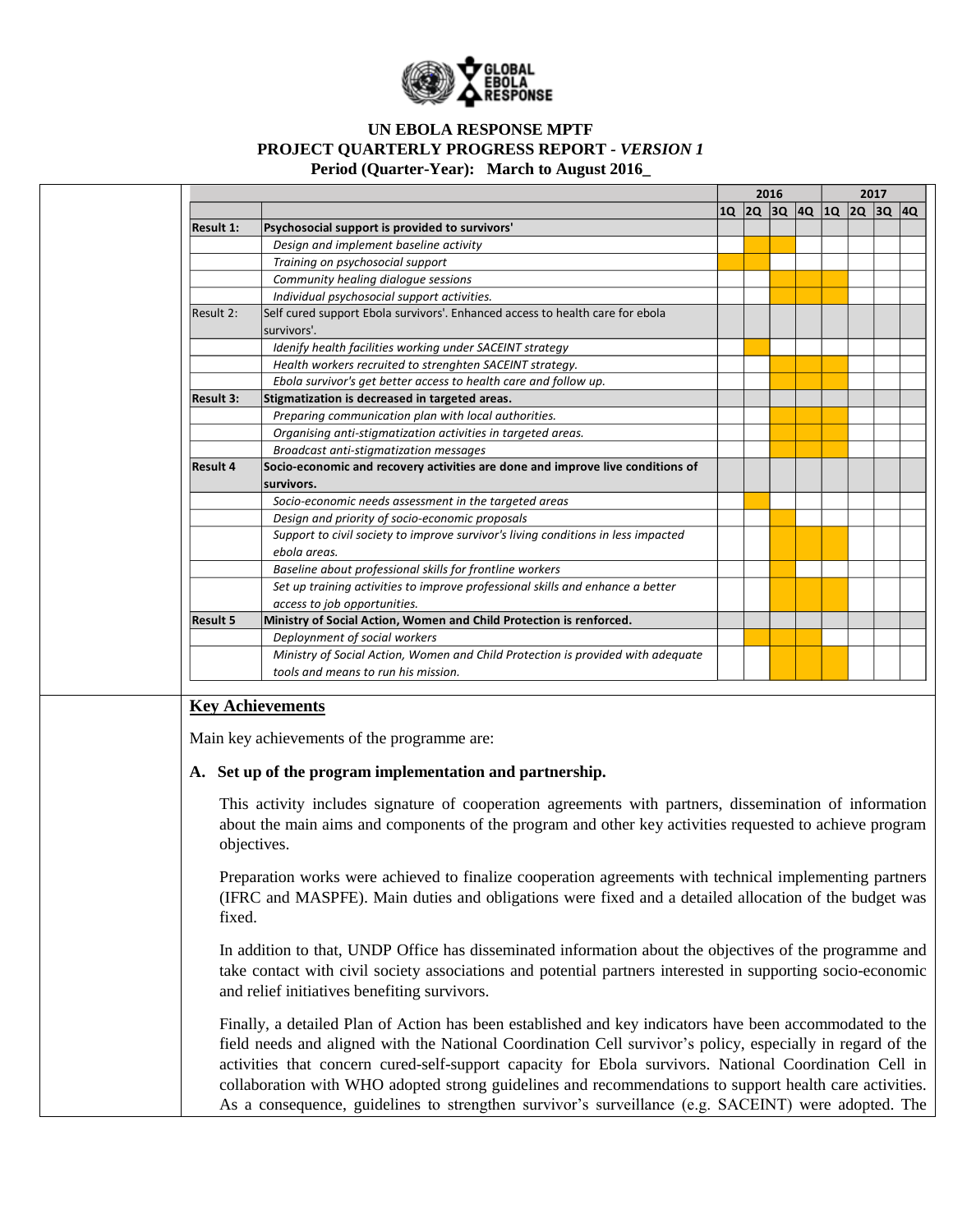

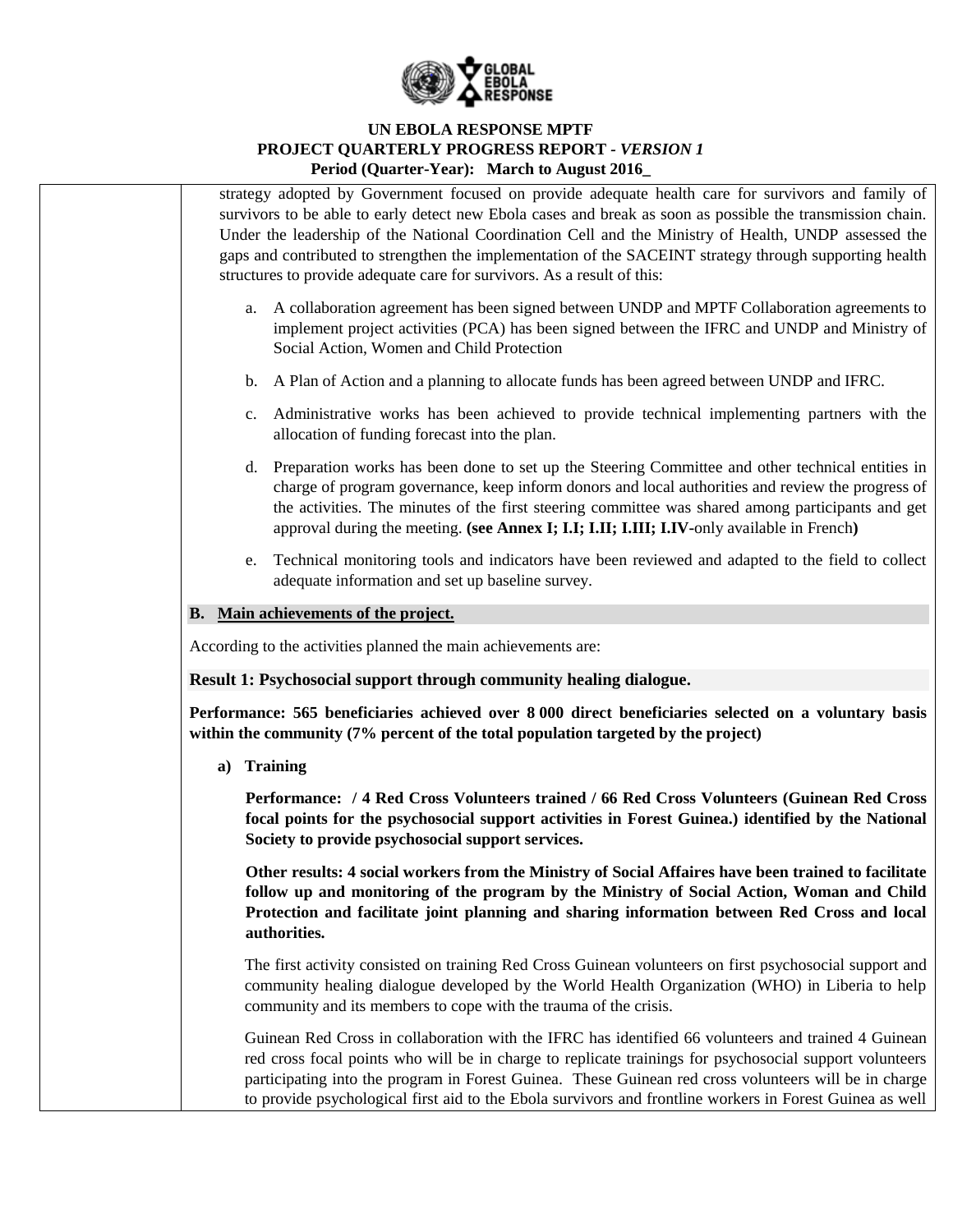

as they will facilitate community healing dialogue sessions.

- b) 1 Training of trainers (TOT) was held on CHD (Community Healing Dialogue) for 4 PSS Focal Point in Forest Guinea and 4 Social workers of the Ministry of Social Action. This training on the Therapeutic Community Dialogue was moderated by a WHO expert.
- c) 1 Training of Trainers (TOT) was held. 4 Focal Points were trained on Psychological First Aid and Mini MH Gap (Global Plan to fill the gaps in Mental Health).

These trainings focused on the following topics: crisis events and psychosocial support, stress, psychological support and emergency communications. A particular focus was on the four basic elements of psychological first aid.

In addition, CRG-IFRC organized 4 mini participatory planning workshops that took place at Guékèdou, Macenta, Kerouane and Nzerekoré in the aim to better identify vulnerable groups targeted at community level and develop a baseline of the psychosocial resources available in the area.

Mini workshops organized in collaboration with UNICEF, WHO, prefectural health services (DPS), OIM and WFP by each prefecture contribute to provide the survivors' program with further details about the targeted groups in each one of the project areas. A mapping of stakeholders in the prefectures was done. Moreover, thanks to this activity the Red Cross teams and UNDP could introduce to the local authorities the main objectives of the program and get a better understanding and detail of the vulnerabilities and selection criteria to be applied by each prefecture. **(Annex V)**

### **b) Community Healing Sessions**

Second activity consisted on providing community healing sessions (28 sessions per group) in the targeted areas. Twenty-eight sessions were conducted in Macenta, Guékèdou, Nzerekoré (Forest Guinea) and Kérouané (Upper Guinea) with a total number of 565 participants. Following the Koropara crisis and because of the urgent need of psychosocial first aid detected in the areas of concerned by the program, the IFRC advanced funds to start community healing dialogue sessions as it follows:

| N°             | <b>Districts</b> | <b>Number</b><br>of CHD<br>sessions | Number of<br>beneficiaries | <b>Male</b> | Female |
|----------------|------------------|-------------------------------------|----------------------------|-------------|--------|
|                | Gueckedou        | 6                                   | 84                         | 30          | 54     |
| $\overline{2}$ | Macenta          |                                     | 133                        | 105         | 28     |
| 3              | N'zérékoré       |                                     | 140                        | 105         | 35     |
| 4              | Kéréouané        |                                     | 208                        | 120         | 88     |
|                | Total            | 28                                  | 565                        | 360         | 205    |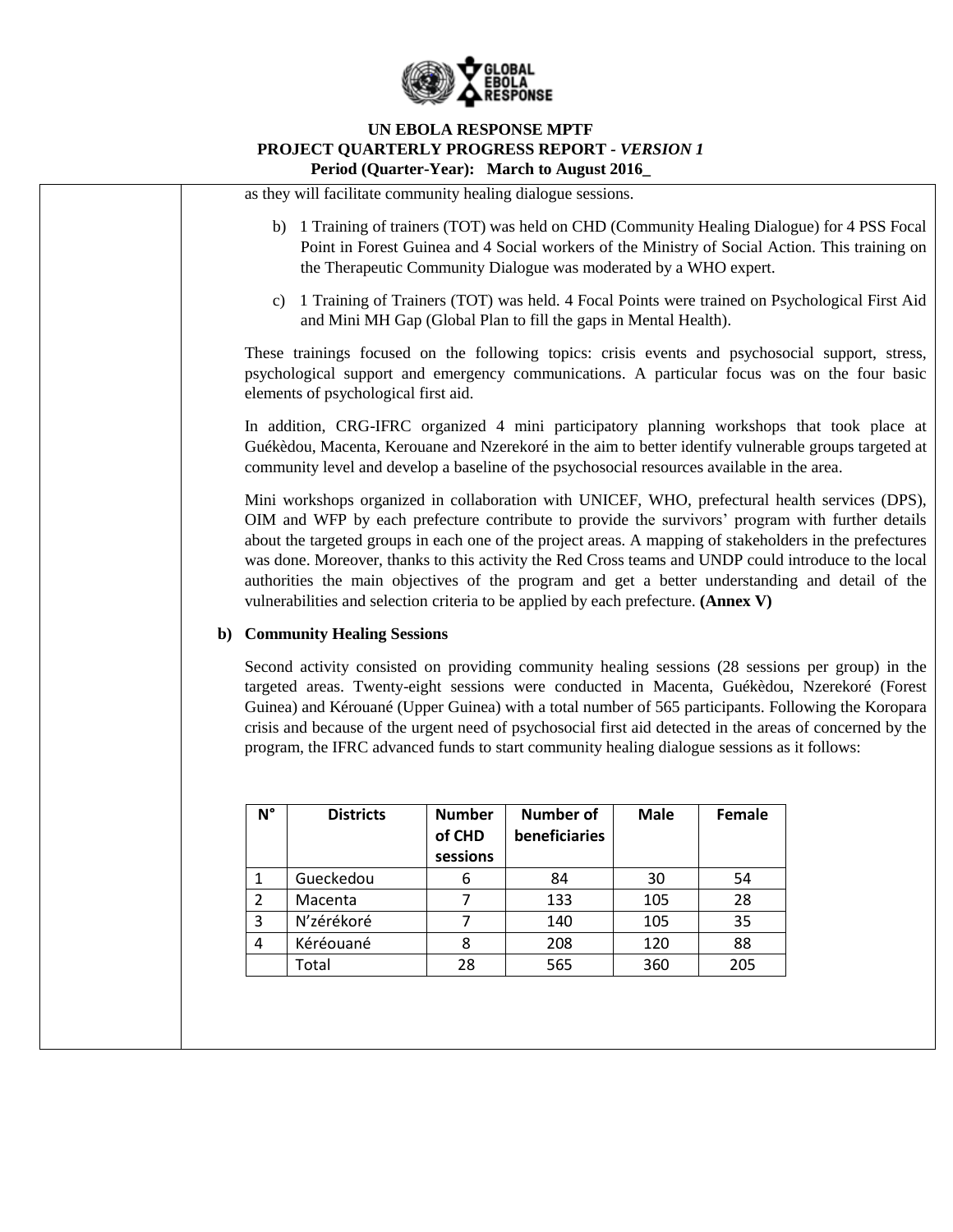



### **c) Individual psychosocial support activities**

Due to the delay in the reception of the funding, CRG-IFRC Teams couldn't put in place activities related to the identification of potential psychosocial needs through individual support sessions for survivors. However, psychosocial support activities are planned and teams are ready to be deployed on the field from September 2016. According to the guidelines provided by the Ministry of Health through the National Coordination Cell, the potential psychological trouble cases found will be referred directly to adequate health structures for medical care and follow up. Social workers and Red Cross volunteers at community level will provide psychosocial support during the implementing period through individual sessions or community healing dialogue activities. A baseline is designed to have further information about needs for survivors, especially in what it may concern psychological support activities. Related to socio-economic activities, an evaluation has been done by the UNDP team and the communities affected by Ebola disease in Forest Guinea. (see more information in the Result 4<sup>th</sup>.)

### **Result 2: Cured self-support capacity strengthening.**

#### **Performance 0 cured people benefiting from access to health services/447 cured/**

Following the recommendations coming out from the local authorities and the World Health Program, a dialogue was engaged with the National Agency of Health Surveillance (ANSS) to review the pertinence of activities proposed by the project in order to identify possible gaps, to avoid duplicated activities and to ensure coherence and added value of UNDP actions proposed. Once the analysis was done in collaboration with the ANSS and other response partners, it was agreed that UNDP project will focus its support on improving survivor's health and facilitating access to health facilities and health care as required by local authorities for the post-Ebola recovery period.

Support delivered to the ANSS is based in the methodological approach adopted by the GoG to any survivor's related activity. The methodological approach is compiled into the strategy entitled *"Surveillance en ceinture autour des guérris d'ebola"* (SACEINT). That means that any intervention looking to improve survivor's health must be focused on strengthening SACEINT strategy.

The SACEINT approach is focused on strengthening epidemiological control around survivors, families and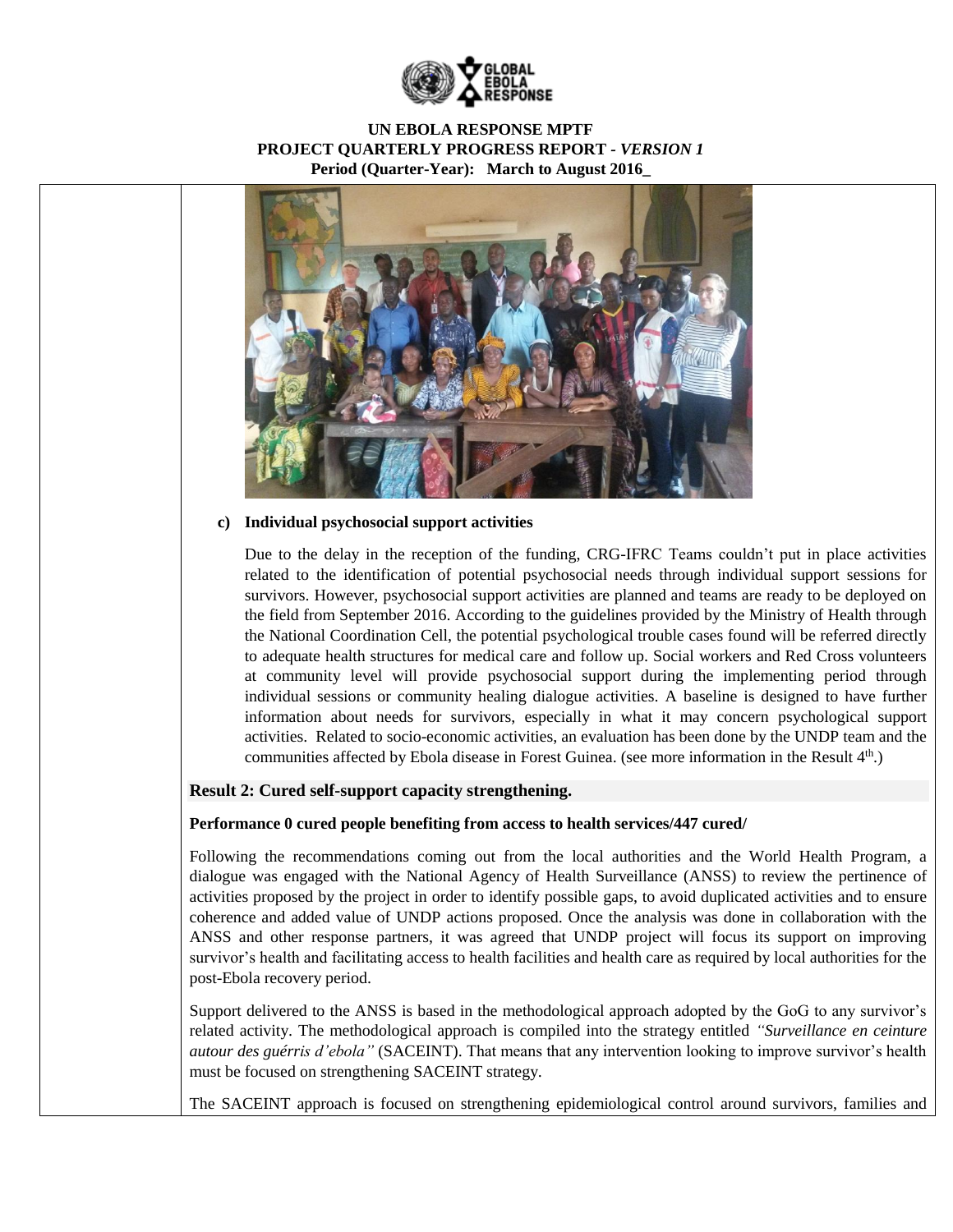

communities around survivors establishing mechanisms to enhance access to effective and efficient health care services.

In order to avoid duplication of the activities with other actors, especially the ones supported by the World Health Organization and bearing in mind the main and last objective of the program which is to strengthen health care for survivors, the following activity has been retained:

. - Facilitate adequate survivors' health care by supporting health staff (272) working in 34 care centers to attend survivors needs benefiting 1078 people.

| <b>Health workers</b>       | <b>Quantity</b> |
|-----------------------------|-----------------|
| Doctor                      | 102             |
| <b>Nurse</b>                | 68              |
| Washer                      | 34              |
| <b>Hygiene Promotion</b>    | 34              |
| Driver/Gards                | 34              |
| <b>Total health workers</b> | 272             |

This activity is part of a health care activities included into the SACEINT strategy to be done in collaboration with PNUD Survivors Program.

This activity has an added value as it is going to allow the GoG to give a better health support for survivors spread throughout the country and more important than this, the activity contribute to prevent and/or mitigate the consequences of a reemergence of the Ebola outbreak in Guinea.

The activity is ongoing and health staff is recruited by the ANSS and will take position into the CTEPIs to strengthen survivors' care from August 2016.

### **Result 3: Fight against stigmatization**

**Performance: 0 beneficiaries sensitized/11, 000 direct beneficiaries targeted.**

A Communication Plan has been drafted by the CRG-IFRC and submitted to the Technical Team for review and validation. (see Annex II). Communication Plan contains the following activities:

- Raised awareness among the population about stigmatization issues through key message broadcasted on radio programs (5 key messages). The content of the key messages has been shared as well with the National Agency of Health Surveillance (ANSS) and discussions are ongoing to validate and operationalize the activity.
- 432 emissions about psychosocial issues will be broadcasted in Forest Guinea starting from mid-September 2016.
- IFRC contacted the National Association of Ebola survivors to identify how to strengthen the capacities of the local associations to better support survivors' needs.

### **Result 4: Socio-economic strengthening**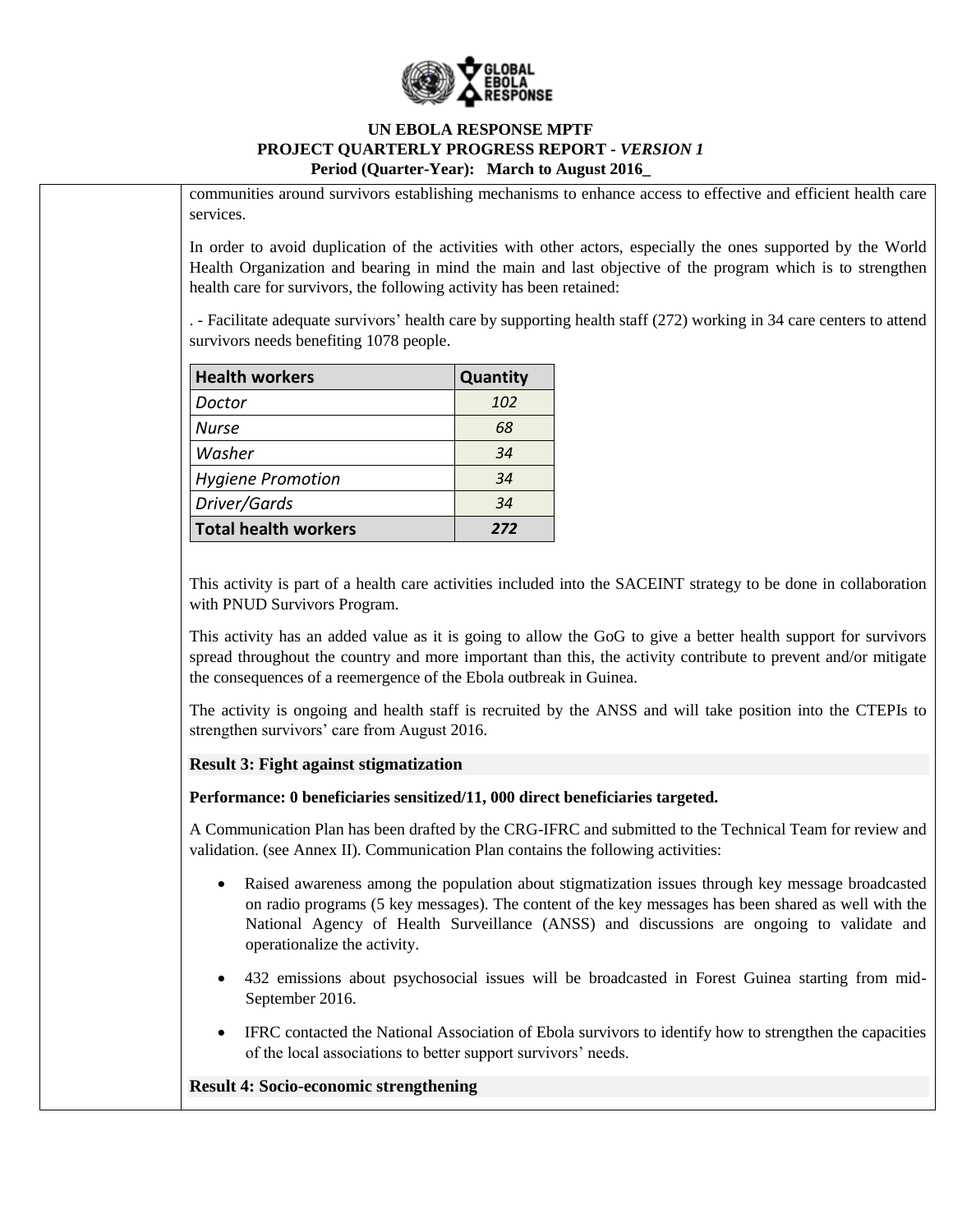

|   |    | Main components of this activity are:                                                                                                                                                                                                                                                                                                  |
|---|----|----------------------------------------------------------------------------------------------------------------------------------------------------------------------------------------------------------------------------------------------------------------------------------------------------------------------------------------|
|   | a. | Set up of socio-economic projects in favor of communities in Forest Guinea.                                                                                                                                                                                                                                                            |
|   |    | Performance: 0 beneficiaries achieved/ 4,000 direct beneficiaries/                                                                                                                                                                                                                                                                     |
|   |    | A bottom-up participatory identification of community projects and priorities around small<br>economic infrastructure, sanitation infrastructure and income generation activity has been<br>conducted by the UNDP teams in Forest Guinea.                                                                                              |
|   |    | A list of eligible projects has been prepared and submitted to the approval of the Steering<br>Committee. Most relevant, useful and feasible interventions have been identified. (see Annex III).                                                                                                                                      |
|   | b. | Socio-economic support for civil society.                                                                                                                                                                                                                                                                                              |
|   |    | Performance: 0 beneficiaries achieved/2,000 direct beneficiaries                                                                                                                                                                                                                                                                       |
|   |    | UNDP team has developed the TORs to publish a national call for proposals. The aim of this<br>activity is to implement relevant community projects with positive socio-economic impact by<br>locally based civil society organizations. Criteria of selection have been established and nationwide<br>call for proposal is undergoing. |
|   | c. | Training for frontline workers (especially Red Cross volunteers) for their reinsertion.                                                                                                                                                                                                                                                |
|   |    | Performance: / 0 beneficiaries achieved/ 360 former frontline workers (ERWs) direct<br>beneficiaries                                                                                                                                                                                                                                   |
|   |    | First contacts have been held by the CRG-IFRC and UNDP to establish the vulnerability criteria<br>and the scope of the action. Methodologies and tools have been approved and a work plan<br>established to launch the baseline survey in September 2016.                                                                              |
|   |    | Result 5: Ministry of Social Action, Children and Women Protection (MASPFE) capacity building.                                                                                                                                                                                                                                         |
|   |    | Target: 4 prefectural administrations / 4 number of administration achieved.                                                                                                                                                                                                                                                           |
|   |    | Key achievements for the reporting period are:                                                                                                                                                                                                                                                                                         |
| ➤ |    | Identification and recruitment of social workers (60) to be deployed in Forest Guinea.                                                                                                                                                                                                                                                 |
| ➤ |    | Methodological tools were developed allowing the social workers to collect key information.                                                                                                                                                                                                                                            |
| ➤ |    | In addition, indicators to evaluate impact and level of performance were discussed and approved by the<br>technical team.                                                                                                                                                                                                              |
| ➤ |    | Moreover, the technical unite of management (TUM) established a deployment plan in collaboration<br>with the Ministry, defining and approving the TOR for the social workers to be deployed on the field.                                                                                                                              |
| ➤ |    | Finally, the technical unite of management (TUM) defined the equipment needed by the Ministry for<br>implementing purposes and start procurement process. It is expected the equipment will be delivered in<br>September.                                                                                                              |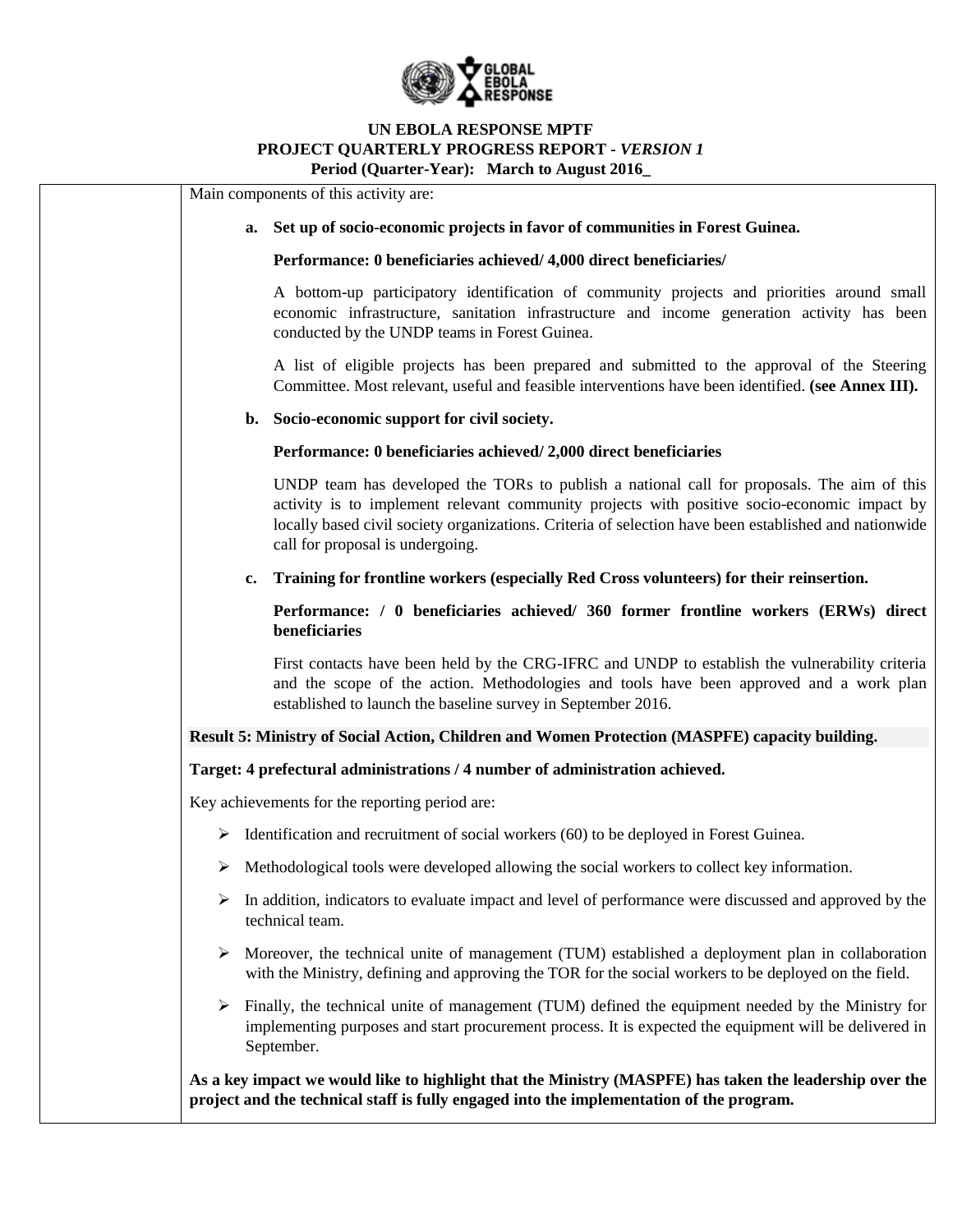

| Delays or Deviations (if any, briefly describe the delays or changes in focus, approach or targets, and provide<br>a short justification for the change $(1-2$ paragraphs))                                                                                                                                                                                                               |     |  |                                                                                                                                                                                                                                 |  |  |  |  |  |  |
|-------------------------------------------------------------------------------------------------------------------------------------------------------------------------------------------------------------------------------------------------------------------------------------------------------------------------------------------------------------------------------------------|-----|--|---------------------------------------------------------------------------------------------------------------------------------------------------------------------------------------------------------------------------------|--|--|--|--|--|--|
| The resurgence of the Ebola virus in Koropara (April 2016) has negatively affected the start of the project<br>activities because of the fact that UN Agencies and local authorities were more focused on responding Ebola<br>outbreak and avoiding the apparition of new transmission chains until June 2016                                                                             |     |  |                                                                                                                                                                                                                                 |  |  |  |  |  |  |
| In addition to that a delay in the reception of the funds and the signature of the collaboration agreements<br>between implementing partners (Ministry of Social Action, Women and Child Protection and International<br>Federation of Red Cross) affected negatively the start of the project activities, especially the activities related to<br>the set-up of the baseline assessment. |     |  |                                                                                                                                                                                                                                 |  |  |  |  |  |  |
|                                                                                                                                                                                                                                                                                                                                                                                           |     |  | At this stage, we believe that the delay will not affect significantly the activities planned into the matrix initially<br>submitted but still we do not have enough elements on our hand to evaluate the impact of this delay. |  |  |  |  |  |  |
| Finally, we believe that second activity report to be submitted in November 2016 will allow us to better assess<br>which is the real impact of the delay in terms of execution timeframe for the project. Moreover, this will allow<br>us to have a clear picture of the possible impacts and adopt adequate corrective measures if required.                                             |     |  |                                                                                                                                                                                                                                 |  |  |  |  |  |  |
|                                                                                                                                                                                                                                                                                                                                                                                           |     |  | Gender and Environmental Markers (Please provide disaggregated data, if applicable)                                                                                                                                             |  |  |  |  |  |  |
| <b>No. of Beneficiaries</b>                                                                                                                                                                                                                                                                                                                                                               |     |  | <b>Environmental Markers</b>                                                                                                                                                                                                    |  |  |  |  |  |  |
| Women                                                                                                                                                                                                                                                                                                                                                                                     | 205 |  | e.g. Medical and Bio Hazard Waste                                                                                                                                                                                               |  |  |  |  |  |  |
| <b>Girls</b>                                                                                                                                                                                                                                                                                                                                                                              |     |  | e.g. Chemical Pollution                                                                                                                                                                                                         |  |  |  |  |  |  |
| Men<br><b>Boys</b>                                                                                                                                                                                                                                                                                                                                                                        | 360 |  |                                                                                                                                                                                                                                 |  |  |  |  |  |  |
| <b>Total</b>                                                                                                                                                                                                                                                                                                                                                                              | 565 |  |                                                                                                                                                                                                                                 |  |  |  |  |  |  |
| <b>Additional Information</b>                                                                                                                                                                                                                                                                                                                                                             |     |  |                                                                                                                                                                                                                                 |  |  |  |  |  |  |
| Next steps to be accomplished for the project are:                                                                                                                                                                                                                                                                                                                                        |     |  |                                                                                                                                                                                                                                 |  |  |  |  |  |  |
| End deployment of social assistants throughout de country.<br>1)                                                                                                                                                                                                                                                                                                                          |     |  |                                                                                                                                                                                                                                 |  |  |  |  |  |  |
| 2)                                                                                                                                                                                                                                                                                                                                                                                        |     |  | Set up, collection and analysis of data coming out from baseline.                                                                                                                                                               |  |  |  |  |  |  |
|                                                                                                                                                                                                                                                                                                                                                                                           |     |  | 3) Continue community healing activities and counseling on Psychosocial Support                                                                                                                                                 |  |  |  |  |  |  |
| Initiate anti-stigmatization activities.<br>4)                                                                                                                                                                                                                                                                                                                                            |     |  |                                                                                                                                                                                                                                 |  |  |  |  |  |  |
| Operationalize development projects in Forest Guinea<br>5)                                                                                                                                                                                                                                                                                                                                |     |  |                                                                                                                                                                                                                                 |  |  |  |  |  |  |
| 6)                                                                                                                                                                                                                                                                                                                                                                                        |     |  | Operationalize development projects for civil society in Forest Guinea                                                                                                                                                          |  |  |  |  |  |  |
| 7)                                                                                                                                                                                                                                                                                                                                                                                        |     |  | End proceedings to supply equipment requested by the MATD.                                                                                                                                                                      |  |  |  |  |  |  |
| Organize next meeting of the Steering Committee.<br>8)                                                                                                                                                                                                                                                                                                                                    |     |  |                                                                                                                                                                                                                                 |  |  |  |  |  |  |
|                                                                                                                                                                                                                                                                                                                                                                                           |     |  |                                                                                                                                                                                                                                 |  |  |  |  |  |  |
|                                                                                                                                                                                                                                                                                                                                                                                           |     |  |                                                                                                                                                                                                                                 |  |  |  |  |  |  |